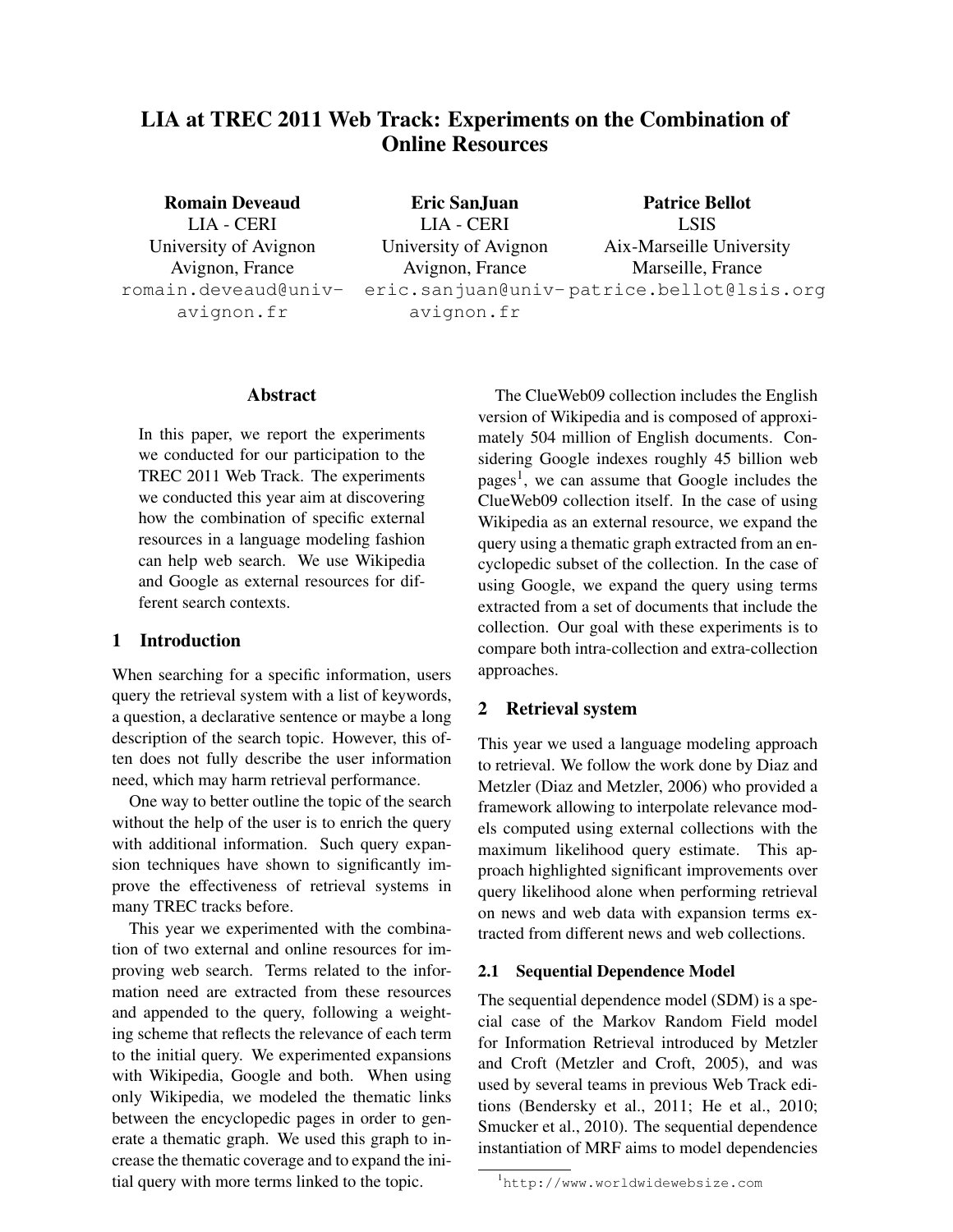between adjacent query terms.

The SDM provides two feature functions for two types of term dependence involving query bigrams.

The  $f_O(q_i, q_{i+1}, D)$  feature function considers ordered matches of two adjacent query terms and is denoted by the  $O$  subscript. The second one is denoted by the  $U$  subscript and considers unordered matches within a window of 8 terms. Here,  $c(\#1(q_i, q_{i+1}), D)$  is the number of occurrencies of the bigram  $(q_i, q_{i+1})$  in the document D. On the other side,  $c(\text{#uw8}(q_i, q_{i+1}), D)$  is the number of occurrence of the two query terms  $q_i$ and  $q_{i+1}$  within an unordered window composed of 8 terms in the document D.

Finally, the query-document score using the above feature functions defined by the sequential dependence model is:

$$
score_{SDM}(Q, D) = \lambda_T \sum_{q \in Q} f_T(q, D)
$$
  
+  $\lambda_O \sum_{i=1}^{|Q|-1} f_O(q_i, q_{i+1}, D)$   
+  $\lambda_U \sum_{i=1}^{|Q|-1} f_U(q_i, q_{i+1}, D)$   
(1)

where  $\lambda_T$ ,  $\lambda_O$  and  $\lambda_U$  are free parameters, and  $f_T(q, D)$  is a maximum likelihood estimate of term  $q$  in a document  $D$  computed over the target collection with a Dirichlet smoothing. We will further refer to the SDM scoring function defined in Equation (1) as SDM.

### 2.2 Online Resources Combination

After defining the basic retrieval models we use, we can now detail how external resources are incorporated to the SDM ranking function defined in Section 2.1. We incorporate terms extracted from different resources as feature functions in the model. The external resources we use in this work are Wikipedia and Google Search. Considering  $W$  a sequence of words extracted from a set of Wikipedia pages and  $G$  a sequence of words extracted from a set of Google pages, we rank documents according to the following scoring function:

$$
score(Q, D) = score_{SDM}(Q, D)
$$
  
+  $\lambda_W \sum_{w \in W} H_W(w) \cdot f_T(w, D)$   
+  $\lambda_G \sum_{g \in G} H_G(g) \cdot f_T(g, D)$  (2)

where  $\lambda_{\mathcal{W}}$  and  $\lambda_{\mathcal{G}}$  are fixed parameters ( $\lambda_{\mathcal{W}} =$  $\lambda_G = 1$  in our experiments).

The weights  $H_W(\cdot)$  and  $H_G(\cdot)$  are the entropy measures of words computed over the different resource sets. Considering  $W$  a sequence of words extracted from a set of Wikipedia pages, the entropy measure  $H_W$  we use is defined as follows:

$$
H_{\mathcal{W}} = -\sum_{w \in \mathcal{W}} p(w|\mathcal{W}) \cdot \log p(w|\mathcal{W})
$$

where word appearance probabilities  $p_W(\cdot)$  are computed within the whole set of Wikipedia pages. We chose an entropy measure to weigh the selected terms in order to reflect their relative informativeness within the set of pages they belong to. This measure behaves the same when using Google as an external resource.

### 3 Term extraction process

As described in Section 2.2, we use terms extracted from external resources as features in the ranking function. We detail in this section the processes involved in selecting informative terms from these resources for a given query. First, we explain how relevant documents are selected for each of the resources. Then, we give details about how terms are extracted and from the previously selected relevant documents.

#### 3.1 Page Selection

The purpose of this general query expansion is to associate documents issued from external resources to a single query. The underlying principle is that adding knowledge related to the search topic will help to better understand the user's information need. In this work we use two different resources for query expansion, namely Wikipedia and the Google search engine. No query reformulation are made for page selection.

### 3.1.1 Wikipedia search API

Wikipedia pages are retrieved using the online API tool provided by the free encyclopedia<sup>2</sup>. We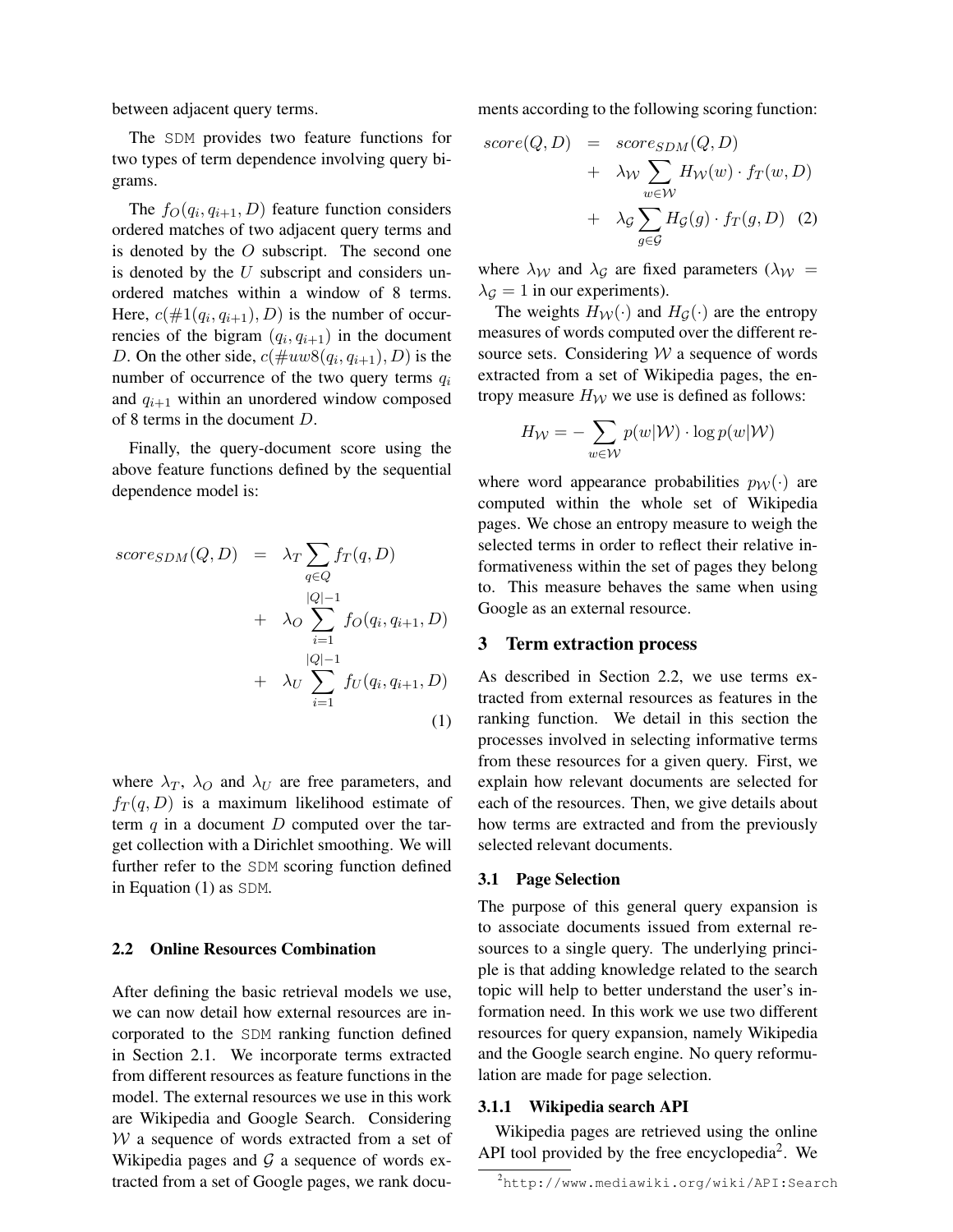use the query terms to query the API, which returns results of Lucene search engine<sup>3</sup>. The results given by the API consist of URLs of Wikipedia articles. When we ran our experiments during July 2011, the online version of Wikipedia had a total 3,641,203 encyclopedic articles. Given a query, the specific tool we developed automatically:

- 1. queries the API,
- 2. collects the resulting URLs,
- 3. gets the articles from URLs and concatenates them,
- 4. strips all HTML fields and filters stopwords,
- 5. computes frequencies of the words.

Then, we have a list of Wikipedia words  $W$  related to the user's query, with their frequencies in the selected pages.

### 3.1.2 Google search engine

When using Google, we query the search engine using the strict <query> text and collect the URLs of the top retrieved results. Again, we get the pages linked by the URLs, strip HTML tags and filter stopwords in order to obtain a list of words  $G$  which have been extracted from web pages retrieved by Google.

# 3.2 Term Extraction

We detailed in Section 3.1 how relevant documents from external resources are selected. Now we need to extract highly informative terms from the pages in order to add them to the query.

Each set of documents  $W$  or  $G$  is considered as a bag of terms that contain no stopwords. An entropy measure is computed for each term within its own set of documents. This measure allows to reflect the informativeness of each term considering the context of the user's search. Then, an informative weight is associated to each term. The terms are sorted by decreasing informativeness and the top-ranked ones are extracted.

# 4 Wikipedia Thematic Graphs

In the previous methods we expanded the query with words selected from pages directly related to the query. For our last run, we wanted to select broader and more general words, that could

<sup>3</sup>http://lucene.apache.org/

stretch topic coverage, at the risk of being too general. Considering that we can retrieve up to 10,000 documents for each query, we expect that extending topic coverage in large part will lead to better results. The main idea is to generate a thematic graph between Wikipedia pages in order to generate a set of articles that (ideally) completely covers the topic.

### 4.1 Thematic anchor texts

For this purpose we use anchor texts and their associated hyperlinks in the first Wikipedia page associated to the query. We keep the term extraction process detailed in Section 3 for selecting a Wikipedia page highly relevant to the query. We extract informative words from this page using the exact same method as above. But we also extract all anchor texts in this page.

The words selected with the entropy measure are considering as a set  $T_W$ , as well as each anchor text. We then compute and intersection between set  $T_W$  and each anchor text set. If the intersection is not null, we consider that the Wikipedia article that is linked with the anchor text is thematically relevant to the first retrieved Wikipedia article. We sum the previously computed entropies of the words in common between the anchors and the expansion words, which gives a relevance score to each anchor.

This method relies on the fact that anchor texts in Wikipedia are written by experienced users that are confident about the topic. Indeed, on the web hyperlinks are sometimes randomly constructed by robots, and some web pages can be linked together even if they do not share the same topic. Authors also have different writing styles that can affect the definition of anchor texts.

# 4.2 Building a complete weighted graph

We can iterate and construct a directed graph of Wikipedia articles linked together. Children node pages (or *sub-articles*) are weighted half that of their parents in order to minimize a potential *topic drift*. We avoid loops in the graph (i.e. a children node can not be linked to one of his elder) because it brings no additional information. It also could change weights between linked articles. Informative words are then extracted from the sub-articles and incorporated to the query as another resource, as described in Section 2.2.

The complete process of generating the weighted graph, from querying Wikipedia through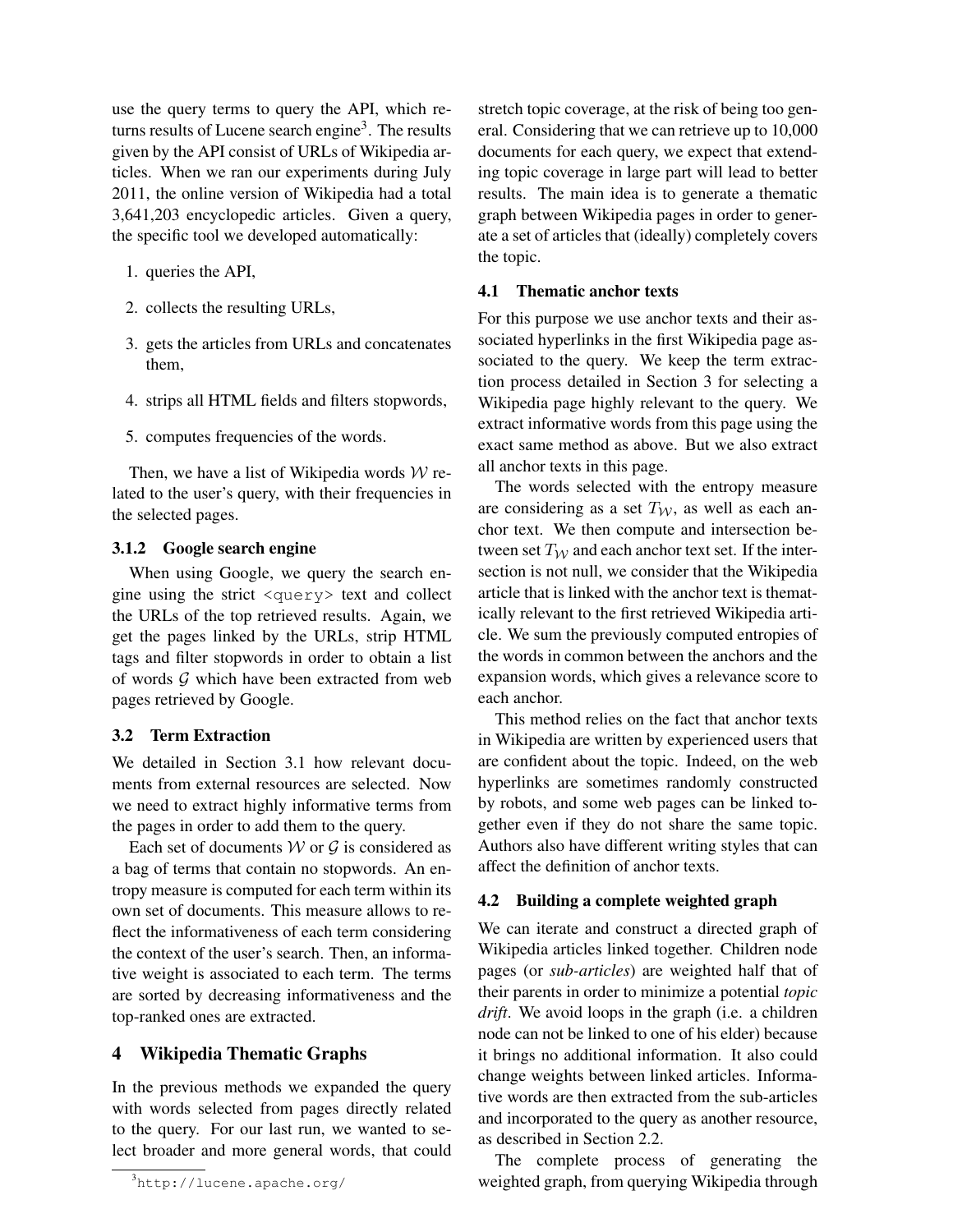

Figure 1: Generating a partial thematic graph (stopping at level 2) using anchor texts of Wikipedia pages. Query comes from topic 111.

its API to weighting the edges of the graph, is depicted on Figure 1. Here, the Wikipedia API ranks the article *Lymphoma in Animals* first for the query lymphoma in dogs, which is highly relevant. Informative words like "Cancer", "Lymph" or "Gastrointestinal" are extracted from this first article in order to expand the query. The algorithm also looks at the anchor texts and sees that they contain the previously selected words. If an article provides additional information about a concept or a topic that is used to expand the query, we can assume that the whole article is likely to be relevant. Hence we follow the hyperlinks and build the oriented graph.

### 5 Experimental Setup

We indexed the whole ClueWeb09 collection with Indri and two servers of 16 cores and 32GB of memory each.

We used the embedded stoplist along with the standard Krovetz stemmer.

We queried Wikipedia and Google simultaneously on July 2011. We used a plain Mozilla user profile to query anonymously Google, while we used the standard API for querying Wikipedia, as described in Section 3.1.1.

All the runs we submitted involve query expansion. We did not use any spam filter for all these runs. When expanding the query with a resource, with always select the top 20 words ranked according to their entropy measure. These entropies are also used to weigh the words to reflect their relative informativeness.

We submitted three runs for the Ad Hoc task:

liaQEWikiA Expanding the query with words extracted from the first Wikipedia page given by its API for a query. Document retrieval is performed over the full ClueWeb09 collection (category A).

liaQEWikiGoA Expanding the query with words extracted from the first Wikipedia page and the first Google page given by their APIs for a query. Document retrieval is also performed over the category A.

liaQEWikiGoo Same run as the previous one, but only retrieving category B documents. Considering that all our other runs are on category A, we will not discuss this run.

In the meantime we submitted one run for the Diversity task:

liaQEWikiAnA This run generates a thematic graph as described in Section 4. The two subarticles whose anchor texts contain the most expansion words are considering for building the graph. Hence, expansion words are taken from three sources: the first Wikipedia page and two children. Document retrieval is performed over the category A.

### 6 Discussion

#### 6.1 Results

Results are reported in Table 1. We use a Sequential Dependence Model (SDM) as a competitive baseline. We set the weights in (1) as recommended by Metzler and Croft in (Metzler and Croft, 2005):  $\lambda_T = 0.85$ ,  $\lambda_O = 0.1$  and  $\lambda = 0.05$ .

We observe that the combination of terms extracted from Wikipedia and Google achieves the best results in terms of MAP and early nDCG and precision. However using Google alone as a source of external information achieves slightly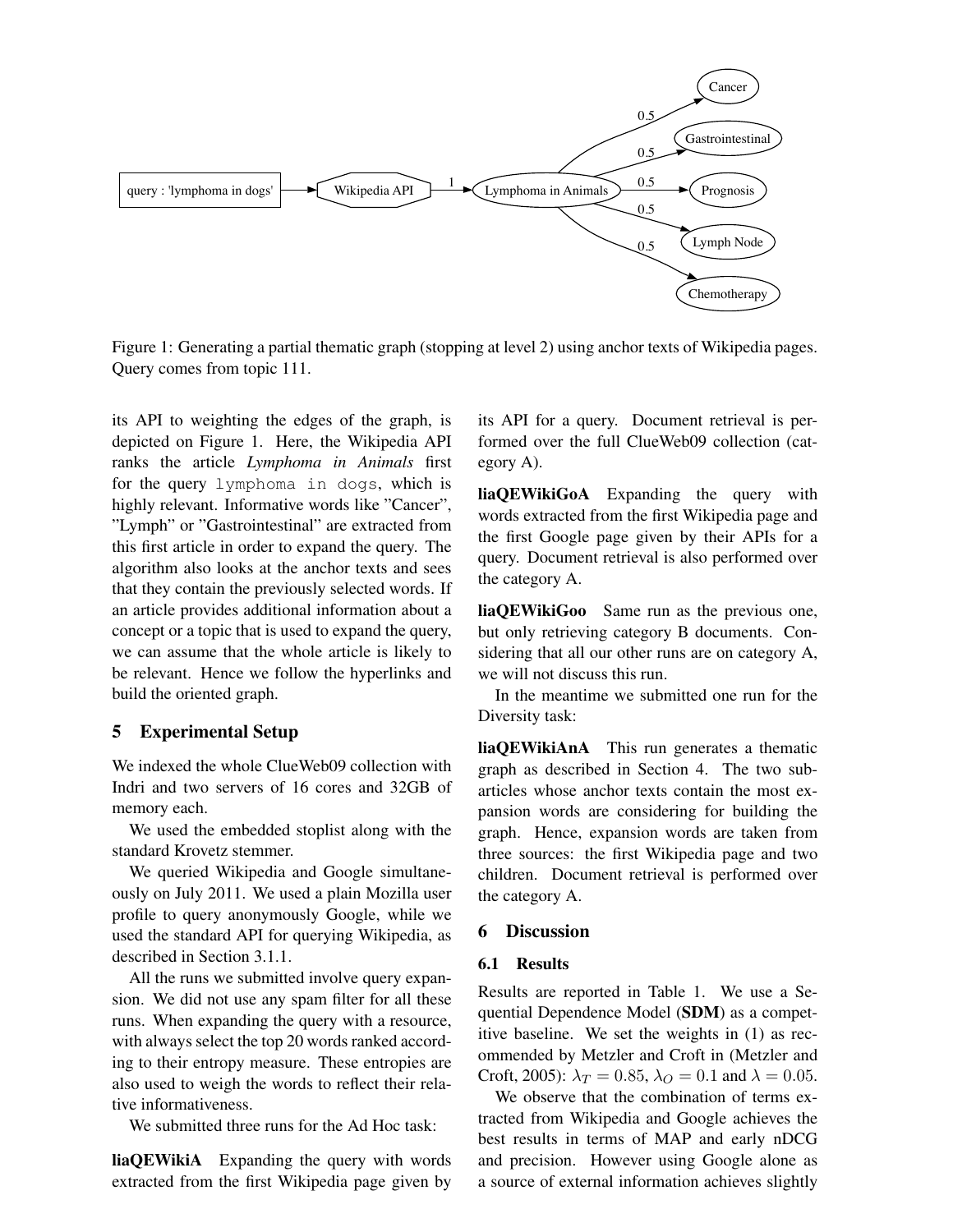| Run                      | Resources                | ERR@20      | nDCG@20     | <b>MAP</b>  | P@20        | $ERR-IA@20$ | $\alpha$ -nDCG@20 |
|--------------------------|--------------------------|-------------|-------------|-------------|-------------|-------------|-------------------|
| <b>SDM</b> (unofficial)  | $\overline{\phantom{a}}$ | 0.0409      | 0.0963      | 0.1111      | 0.1270      | 0.1661      | 0.2609            |
| liaOEWikiA               | Wiki                     | $0.0519**$  | $0.1567**$  | $0.1323**$  | $0.2500***$ | $0.2138**$  | 0.3116            |
| liaOEWikiAnA             | Wiki graph               | $0.0606**$  | $0.1630**$  | 0.1218      | $0.2610***$ | $0.2287***$ | 0.3161            |
| liaOEWikiGoA             | Wiki + Google            | $0.0765***$ | $0.1978***$ | $0.1566***$ | $0.2780***$ | $0.2769***$ | $0.3876***$       |
| <b>GooA</b> (unofficial) | Google                   | $0.0825***$ | $0.1868***$ | $0.1438***$ | $0.2140***$ | $0.3030***$ | $0.3998***$       |

Table 1: Comparison of the retrieval performance of three of the four submitted runs and two additional runs. We use two sided paired wise Wilcoxon test (\* :  $p < 0.1$ ; \*\* :  $p < 0.05$ ; \*\*\* :  $p < 0.01$ ) to determine significant differences with baseline.

better results in terms of ERR. Using Wikipedia alone for expanding the query performs significantly better than the baseline, as well as our thematic graph approach. It is important to note that this Wikipedia thematic graph run outperforms the "standard" use of Wikipedia for all measures excepting MAP. There was no significant differences between these two runs though.

The average P@10 and P@20 scores of our best run (liaQEWikiGoA) is slightly lower than the average of median participant score for each topic, but differences are not significant (p-value $= 0.76$ ) using wilcoxon test), meanwhile these differences are significant for runs using only one resource (pvalue between 0.9 and 0.1).

It appears that each resource significantly improves the baseline on its own. MAP, P@10 and P@20 scores for GooA are significantly higher (pvalue< 0.001). The same significant improvement exists for P@10 and P@20 scores considering the liaQEWikiA run (p-value < 0.001), even though the improvement in MAP is a bit less significant (p-value< 0.1). Using Wikipedia alone performs lower than using Google alone. Apart from the PageRank effects, the fact that Google englobes the ClueWeb09 collection plays a major role. However the inherent quality of Wikipedia helps the retrieval of relevant documents at early ranks (P@20= 0.2500). More surprisingly, when combining these two external resources using a language model, the resulting run liaQEWikiGoA significantly outperforms both GooA and liaQEWikiA runs considering MAP and P@20 measures (p-value< 0.1 using Wilcoxon test). We also constructed a run that optimally combines the two resources (i.e. it selects the best resource for each topic). We observe that its MAP score (0.1700) is significantly higher (p-value $< 0.1$ ) than the MAP of our automatic combination based on the language model (liaQEWikiGoA). This opens perspectives for future

improvements. This optimal combination could not highlight significant improvements in terms of early precision nor graded metrics, but it however achieves the best results for almost all metrics (ERR@20= 0.0790, nDCG@20= 0.2102,  $P@20= 0.2810$ .

### 6.2 Spam filtering

All the runs we submitted did not have any policy concerning spam documents. We wanted to see if the combination of information extracted from different resources could automatically filter this spam. Indeed, the quality of Wikipedia's content is very good because it is edited by contributors and reviewed by moderators. On the other side, one of Google's search engine last improvement consists of lowering the ranks of "low-quality" sites such as content farmers.

We used the "Fusion" set of spam scores for the ClueWeb09 provided by (Cormack et al.,  $2010)^4$ . For each document in the collection, the spam list contains a percentile score, which indicates the percentage of the documents in the corpus that are "spammier". The authors recommend to label the documents with a percentile score below 70 as spam, and the others as non-spam. We followed these indication and pruned the spammed documents from the output of our submitted runs.

The results of our runs without any spam are reported in Table 2. It is important to note that, contrary to the runs that contain spam, there is no significant difference for all the six metrics. This behavior was also noted by other participants during the workshop: it was indeed difficult to highlight significant differences between runs that performed over non-spammed documents. The SDM baseline performs very well for all metrics and achieves the best results in terms of MAP. The best results in terms of nDCG, MAP and early precision are achieved when using both Wikipedia

<sup>4</sup> http://plg.uwaterloo.ca/ gvcormac/clueweb09spam/